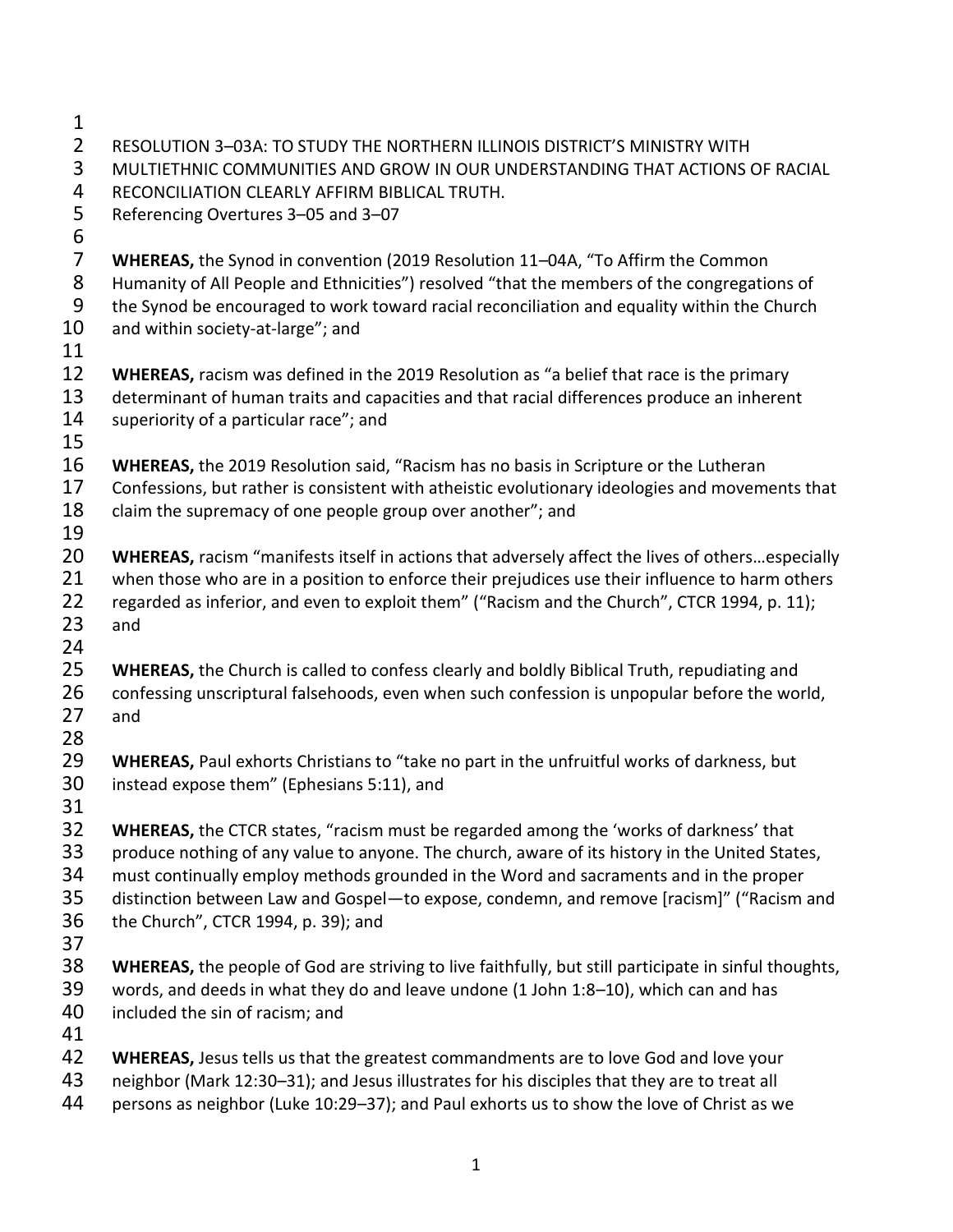| $\mathbf 1$           | "bear one another's burdens" (Galatians 6:2); and 'He has told you, O man, what is good; and         |
|-----------------------|------------------------------------------------------------------------------------------------------|
| $\overline{2}$        | what does the Lord require of you but to do justice, and to love kindness, and to walk humbly        |
| 3                     | with your God?' (Micah 6:8) and Martin Luther, in his explanations of the fifth and seventh          |
| 4                     | commandments, extolls us to show that love as we care for our neighbors as we support them           |
| 5<br>$\boldsymbol{6}$ | in their needs, well-being, income, and property; therefore be it                                    |
| $\overline{7}$        | RESOLVED, that we as the Northern Illinois District affirm the importance of discussion and          |
| 8                     | study of sensitive issues, including race relations, through District sponsored forums, Circuit led  |
| 9                     | conversations and Bible studies, and be it further                                                   |
| 10                    |                                                                                                      |
| 11                    | RESOLVED, that, the District President will commission an ethnically diverse task force,             |
| 12                    | including professional church workers, laypeople with background in such work, and young             |
| 13                    | adults, to study the Northern Illinois District's history of mission, ministry, and education within |
| 14                    | multiethnic communities, to be completed within twelve months, and be it further                     |
| 15                    |                                                                                                      |
| 16                    | RESOLVED, that the results of this task force's study would also provide us with tangible ways       |
| 17                    | to move forward in our present and future outreach efforts in multiethnic communities; and be        |
| 18                    | it further                                                                                           |
| 19                    |                                                                                                      |
| 20                    | RESOLVED, that the study will be distributed to all congregations in the Northern Illinois District  |
| 21                    | and made available on the district website; and be it further                                        |
| 22                    |                                                                                                      |
| 23                    | RESOLVED, that we encourage the congregations of the Northern Illinois District to address the       |
| 24                    |                                                                                                      |
|                       | results of this study which exemplifies the ministry of reconciliation which Christ has given to us  |
| 25<br>26              | (2 Corinthians 5:11-21); and be it further                                                           |
| 27                    | RESOLVED, that we as the Northern Illinois District confess and affirm the following Biblical        |
| 28                    | Truths:                                                                                              |
| 29                    |                                                                                                      |
| 30                    |                                                                                                      |
| 31                    | That all people are created by God and are children of Adam and Noah, so that there is               |
|                       | truly one human race.                                                                                |
| 32                    | That the Christ was sent to die for the sins of the whole world, as St John says, "and not           |
| 33                    | our sins only, but for the sins of the whole world," for "God so loved the world that He             |
| 34                    | gave His only begotten Son, that whoever believes in Him shall not perish but have                   |
| 35                    | everlasting life." And be it finally                                                                 |
| 36                    |                                                                                                      |
| 37                    | RESOLVED, that all members of NID congregations be encouraged to implement the LCMS 2019             |
| 38                    | resolution (11-04A)                                                                                  |
| 39                    |                                                                                                      |
| 40                    | Action: An amendment was proposed to insert the following words after "twelve months" in the         |
| 41                    | second resolve: "; this study will acknowledge the racism in our district's history and the need     |
| 42                    | for this work of justice so that we might better make confession of our failures and recognize       |
| 43                    | where God has granted growth to His church." The amendment failed. Another amendment was             |
| 44                    | proposed to add the following words after "multiethnic communities" in the second resolve: "in       |